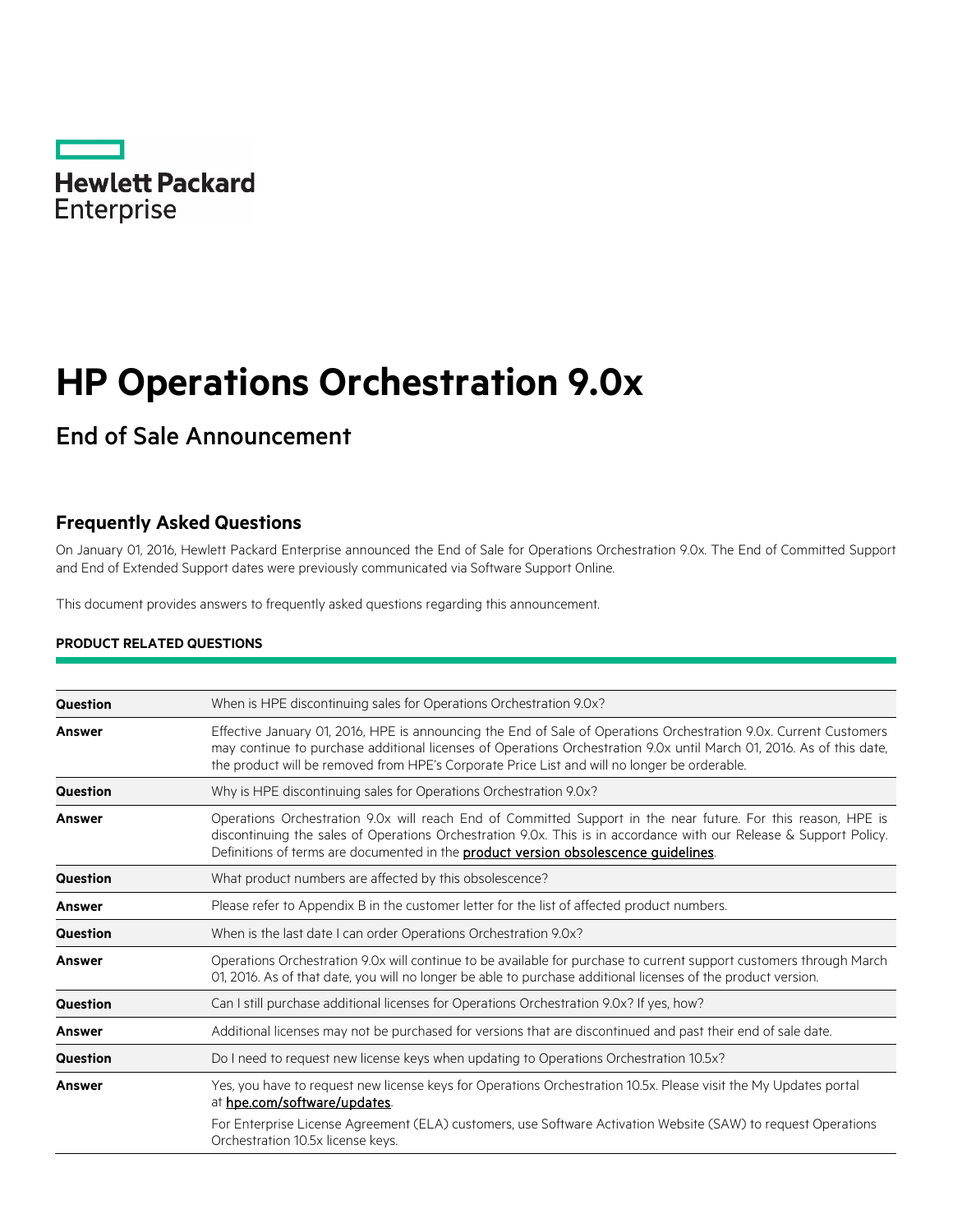| Question        | What version of Operations Orchestration is currently available and what update plans do you have for the product, if<br>any?                                                                                                                                |
|-----------------|--------------------------------------------------------------------------------------------------------------------------------------------------------------------------------------------------------------------------------------------------------------|
| <b>Answer</b>   | The latest version is 10.5x. Please check <b>hp.com/go/software</b> or otherwise check with your local HPE sales<br>representative or HPE business partner for the latest information.                                                                       |
| <b>Question</b> | Who can I contact if I have more questions with regards to this version obsolescence?                                                                                                                                                                        |
| Answer          | You have several options available to you:<br>Contact your local HPE sales representative or your local HPE business partner:<br>hpe.com/software/home<br>Web Self Solve:<br>hpe.com/software/support<br><b>HPE Technical Support:</b>                       |
|                 | hpe.com/software/support (click on Support Contact & Community $\rightarrow$ Contact Us $\rightarrow$ Phone)                                                                                                                                                 |
| <b>Question</b> | What are the hardware requirements to update to Operations Orchestration 10.5x?                                                                                                                                                                              |
| <b>Answer</b>   | Hardware requirements will vary depending on your operating system, please review the appropriate System<br>Requirements and Compatibility Matrix document or contact your local HPE sales representative or HPE business<br>partner for further assistance. |
| <b>Question</b> | Where can I find update information for Operations Orchestration 9.0x?                                                                                                                                                                                       |
| <b>Answer</b>   | Your local HPE sales representative or HPE business partner can help you get this information.                                                                                                                                                               |
| <b>Question</b> | I plan to update my Operations Orchestration 9.0x environment using in-house technical resources. Where do I get all<br>the required software?                                                                                                               |
| <b>Answer</b>   | All Operations Orchestration 9.0x support customers can download Operations Orchestration 10.5x media via ' $My$<br>Updates' portal.                                                                                                                         |
| <b>Question</b> | What is the concurrent support time period?                                                                                                                                                                                                                  |
| <b>Answer</b>   | There will be 6 months of concurrent support for updating to Operations Orchestration 10.5x.                                                                                                                                                                 |

### **SUPPORT CONTRACT RELATED QUESTIONS**

| Question        | What is the End of Committed Support date?                                                                                                                                                                                                                                                                                         |
|-----------------|------------------------------------------------------------------------------------------------------------------------------------------------------------------------------------------------------------------------------------------------------------------------------------------------------------------------------------|
| <b>Answer</b>   | The End of Committed Support date for Operations Orchestration 9.0x is June 30, 2016. This date was<br>announced on <b>Software Support Online</b> on October 01, 2012. As of the End of Committed Support date,<br>customer support activities for this version will cease, this includes:                                        |
|                 | Security Rule updates                                                                                                                                                                                                                                                                                                              |
|                 | Product updates                                                                                                                                                                                                                                                                                                                    |
| Question        | What is the End of Extended Support date?                                                                                                                                                                                                                                                                                          |
| <b>Answer</b>   | The End of Extended Support date for Operations Orchestration 9.0x is June 30, 2018. This date was<br>announced on <b>Software Support Online</b> on October 01, 2012. During the 2 year Extended Support period,<br>you have access to existing patches, fixes and telephone support.                                             |
| <b>Question</b> | Are there any other key dates I need to be aware of?                                                                                                                                                                                                                                                                               |
| <b>Answer</b>   | Please see customer letter, page 1, for key dates.                                                                                                                                                                                                                                                                                 |
| <b>Question</b> | What are my discontinuance options?                                                                                                                                                                                                                                                                                                |
| <b>Answer</b>   | You have the option to continue using Operations Orchestration 9.0x. HPE will stop providing committed<br>support for Operations Orchestration 9.0x on June 30, 2016. Extended Support will continue to be available<br>through June 30, 2018. Self-Help Support with Rights to New Versions support will continue to be available |